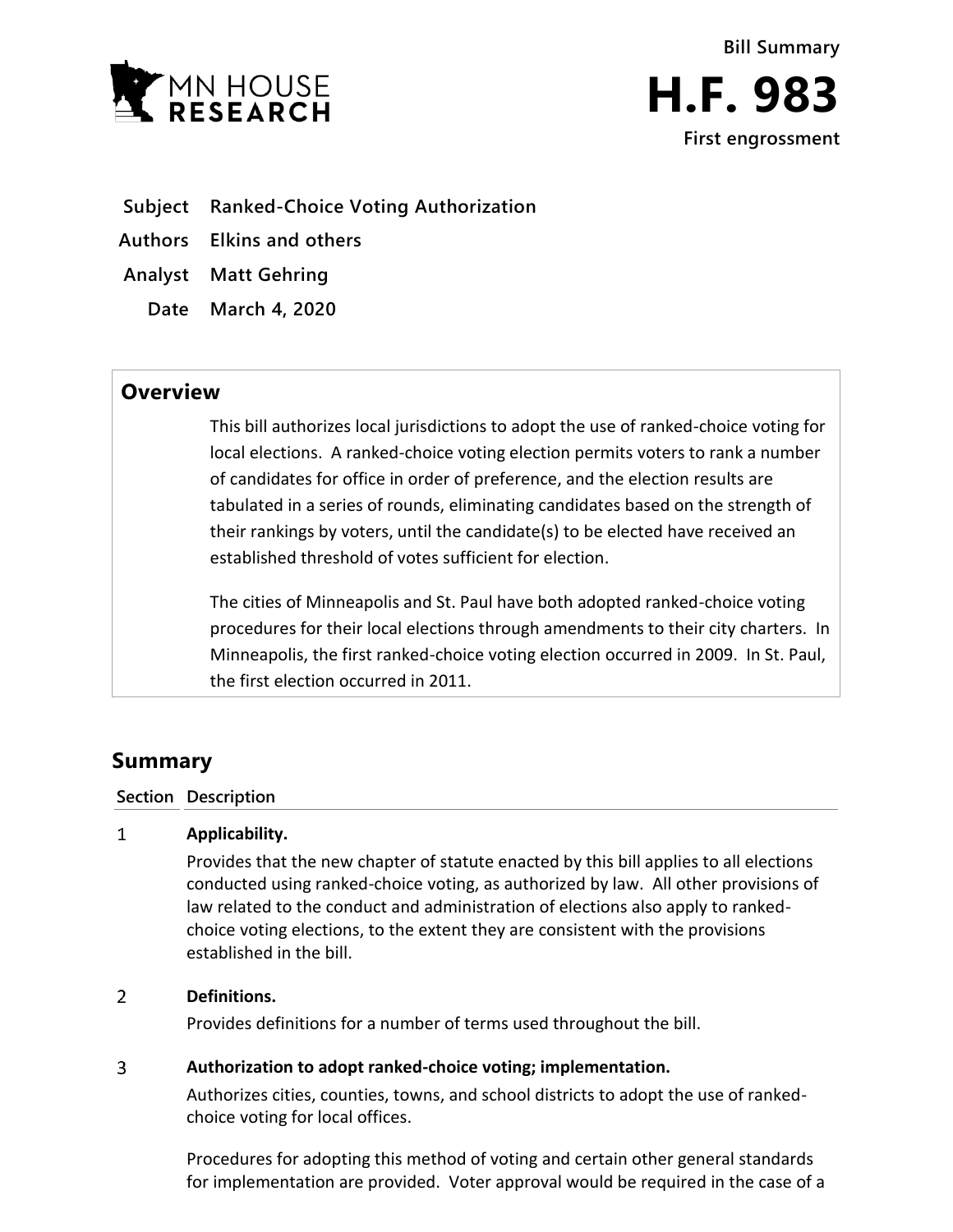## **Section Description**

charter city or county, otherwise adoption is permitted by ordinance or resolution of the governing body. A decision about the use of ranked-choice voting must be made at least 30 days prior to the first day for filing of affidavits of candidacy for the election.

#### $\overline{4}$ **Ballots.**

Provides standards for ballot formatting, including a requirement that a rankedchoice voting ballot permit a voter to rank at least three candidates for each office and provide for write-in candidates, that instructions be provided on the ballot, and that offices to be elected using ranked-choice voting be clearly separated on the ballot from offices to be elected using the traditional voting method.

The chief election official is required to determine the ballot format after a voting mechanism has been selected.

#### 5 **Ranked-choice voting tabulation center.**

**Subd. 1. Tabulation of votes; generally.** Requires one physical location be designated as the ranked-choice voting tabulation center. The location must be accessible to the public for the purposes of observing the vote tabulation.

**Subd. 2. Precinct tabulation.** On election night, within each precinct, the election judges must record and publicly declare the number of first choice votes cast for each candidate in the precinct. All electronic voting data and ballots must then be securely transferred to the tabulation center.

**Subd. 3. Notice of recess in count.** At the ranked-choice voting tabulation center, a recess in counting is permitted for meals or other necessary purposes. Notice of a recess must be posted; the content and locations for posting the notice are provided in the bill.

**Subd. 4. Recording write-in votes.** Establishes standards for processing and counting write-in votes.

**Subd. 5. Ranked-choice vote tabulation.** Requires tabulation of votes cast, at a time set by the chief elections official, on a continual basis until preliminary results are determined for all races (subject to the provisions allowing for a recess).

#### 6 **Tabulation of votes.**

Establishes mathematical and procedural standards for tabulating ranked-choice votes and determining the result, including establishment of a threshold vote total required for a candidate to be elected, procedures for transferring a candidate's surplus votes to other continuing candidates based on ranking, elimination of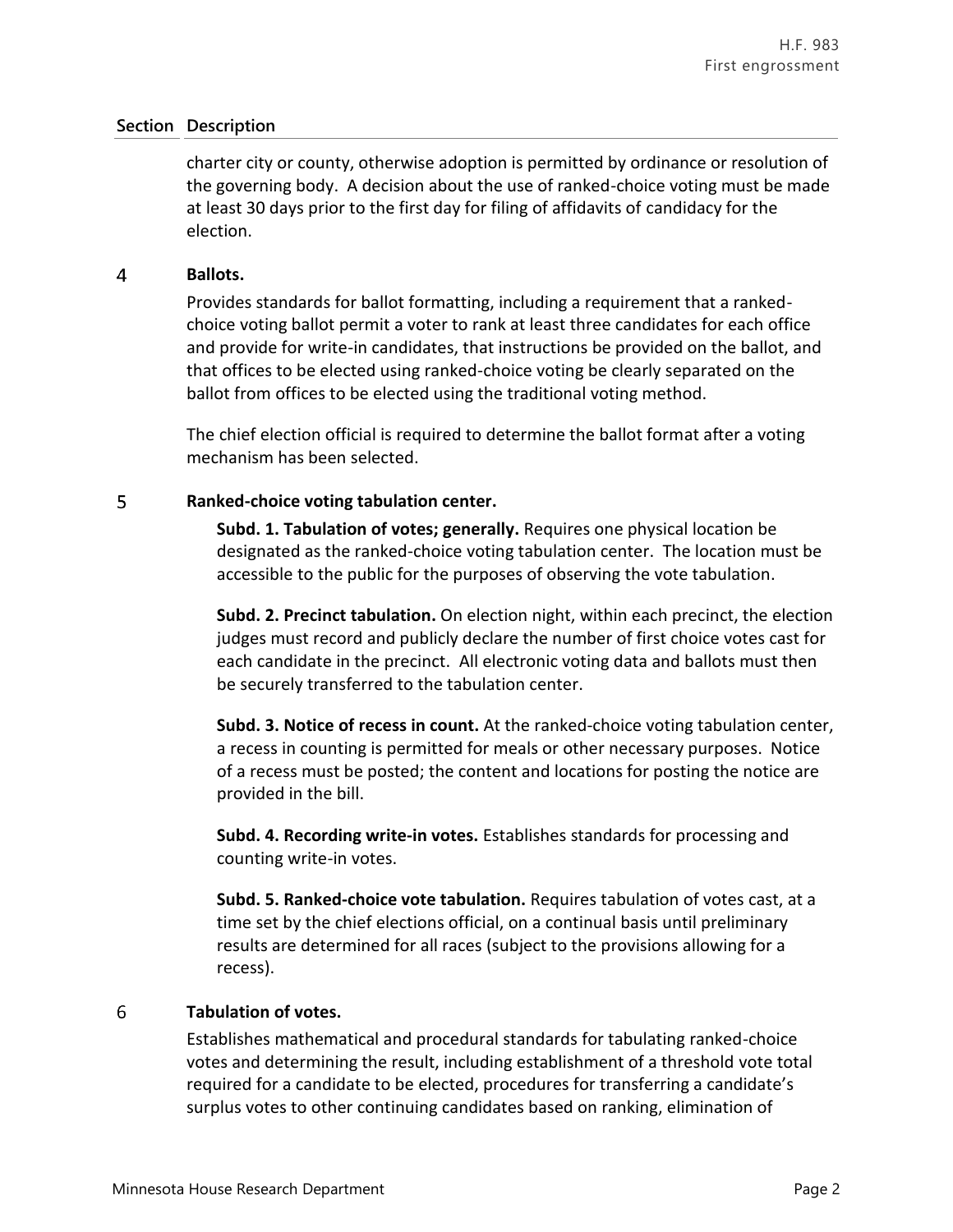# **Section Description**

candidates with insufficient votes to continue, and procedures when a voter skips a ranking on the ballot.

#### $\overline{7}$ **Reporting results.**

Establishes standards for the vote total summary statements required to be produced within each precinct and by the ranked-choice voting tabulation center, and the election abstract. The summary statements must be certified as true and accurate and signed by the individuals making the certification.

### 8 **Recounts.**

Establishes standards for a recount of a ranked-choice voting election. A candidate defeated in the final round of tabulation may request a recount under the standards and procedures provided in current law and rule. Any candidate, regardless of the time of their elimination, may request a recount at the candidate's own expense, also subject to administrative rules governing recounts.

#### 9 **Rules.**

Authorizes the secretary of state to adopt rules to implement the ranked-choice voting requirements and procedures established by this bill.

#### 10 **Notice of filing dates.**

Requires a notice of filings posted by the municipal clerk for local elections to indicate the method of voting to be used at the election.

#### 11 **Municipalities.**

Authorizes municipalities to adopt the use of an electronic voting system that includes features for vote tabulation that have not been certified by the secretary of state, so long as those features have been certified by an independent testing authority accredited by the federal Election Assistance Commission and those features meet the municipality's needs for an election. Notice to the secretary of state is required.

#### 12 **Electronic voting systems; purchasing.**

Establishes minimum standards and functionality for all electronic voting systems purchased in the state, including a requirement that the system be capable of handling a ranked-choice voting election.

#### 13 **Testing of voting systems.**

Requires voting systems to be tested for accuracy in tabulating votes at a rankedchoice voting election, when the system will be used for that purpose.